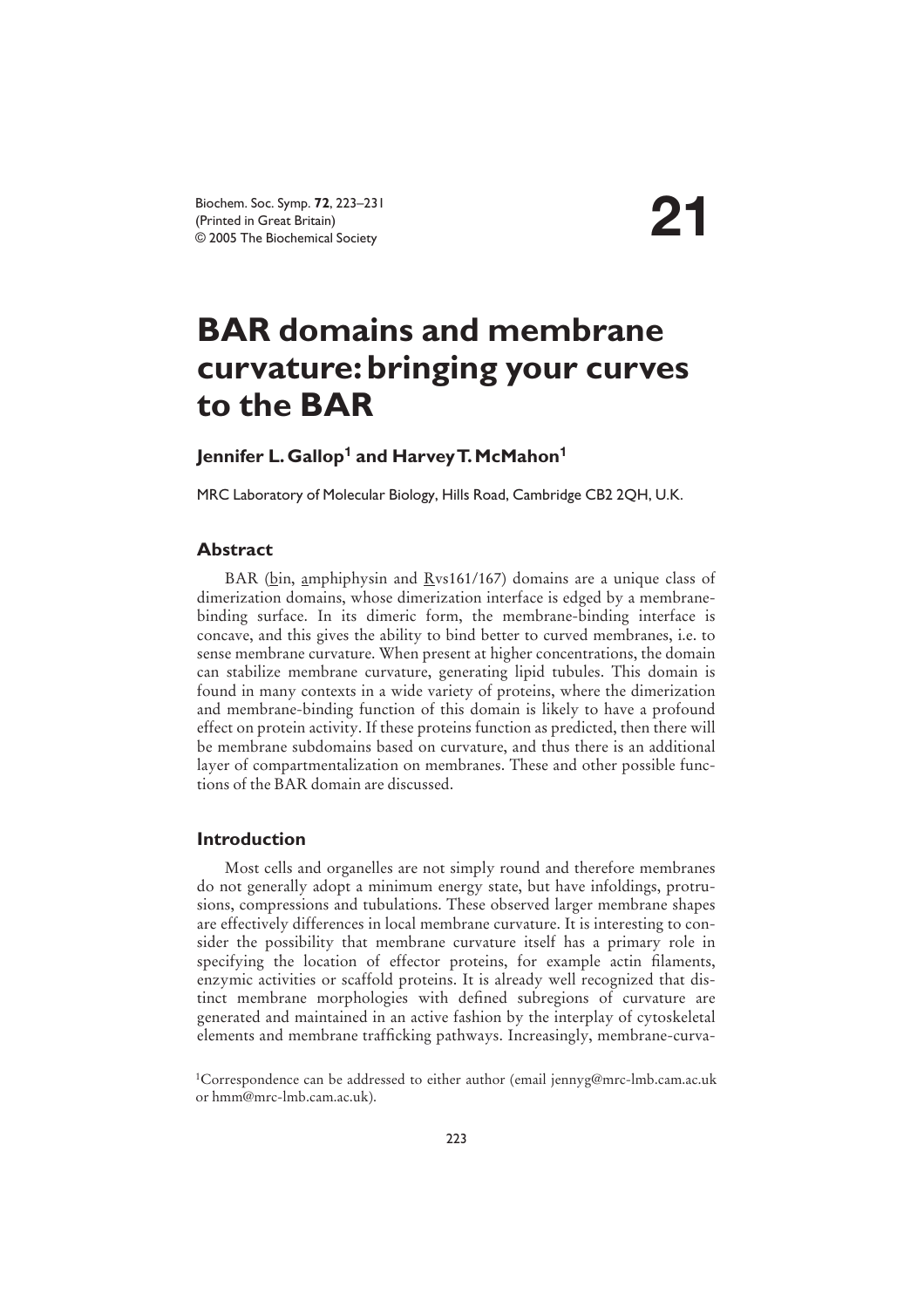ture sensing, generating and stabilizing molecules are also being recognized to have important functions in membrane morphology [1–3]. These all work together to allow, among other functions, the active movement of cells in response to external cues, the budding and fusion of membrane compartments and the dividing of membrane areas into different subdomains.

There are many reviews on the role of the cytoskeleton in cell dynamics [4–6], but, in the present review, we concentrate on the role of BAR ( $\frac{bin}{n}$ , amphiphysin and Rvs161/167) domains [7]. These are membrane-binding domains that may prove to play a central role in binding and stabilizing areas of high membrane curvature. This protein module is found in many trafficking proteins (Table 1), and also proteins of unknown function.

#### **The BAR domain — a curvature sensor**

The BAR domain got its name from the conserved N-terminal region of bin, amphiphysin and Rvs161/167 proteins (all amphiphysin family members). This domain in amphiphysin is known to be responsible for membrane binding and dimerization of the protein [8,9]. In addition, both *in vitro* and *in vivo*, the domain leads to tubulation of membranes [3,9]. This tubulation is due, at least in part, to the banana shape of the domain (Figure 1A), which binds to membranes via its concave surface [7]. Each monomer of the BAR domain has three kinked  $\alpha$ -helices (Figure 1A, arrows), which gives rise to a six-helix bundle on dimerization. The membrane interaction is purely electrostatic and thus amphiphysin can bind well to negatively charged membranes, given the high intensity of charge at the ends of the domain (Figure 1B). Moreover, if it is provided with membranes of higher curvature, it binds better, as it makes use of the positive charges on the concave surface [7]. Thus this domain is a dimerization and membrane-curvature-sensing module. Some of the other domains found in proteins with BAR modules are listed in Table 1. This leads to the discussion below on how the presence of BAR domains will affect protein function.

#### **BAR domains as dimerization domains on membrane binding**

In the BAR structure, the dimerization interface buries a large hydrophobic surface, and the edge of this dimerization surface forms part of the membrane-binding face. The dissociation constant for the dimer in solution is relatively weak. The  $K_{\rm d}$  for the amphiphysin dimer is 6  $\mu$ M [7], and, for comparison, the Jun/Fos leucine zipper heterodimer has a  $K<sub>A</sub>$  of 110 nM [10]. From the structure, we see that for curvature sensing to occur via the concave face of the banana-shaped domain, dimerization is necessary. Given the positivecharge distribution on this surface, we predict that membrane binding will promote dimerization. Inhibiting or promoting dimer formation could therefore be a regulatory mechanism for fine-tuning membrane binding.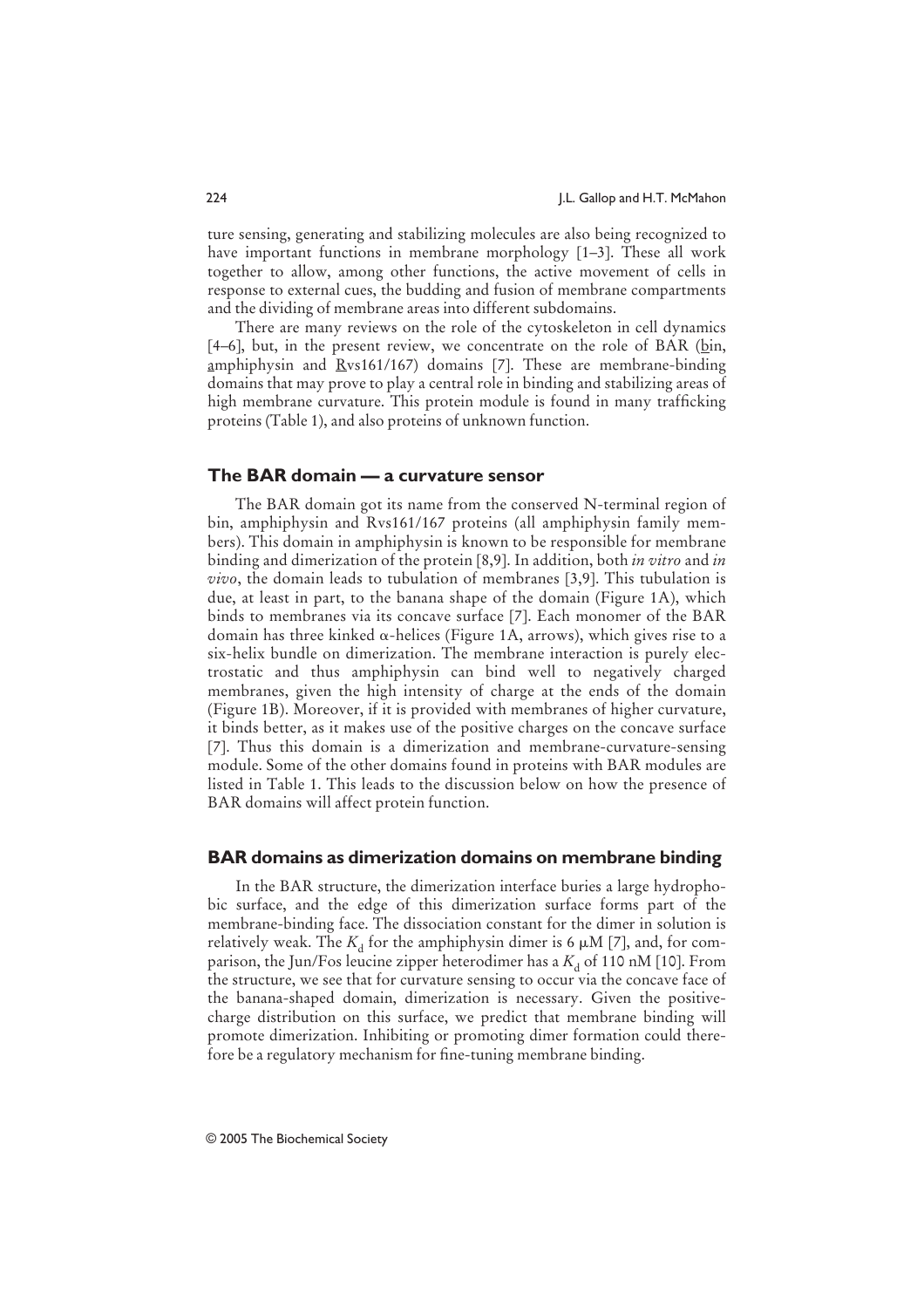| domain; Snx1, sorting nexin 1. |                |                                          |                                              |               |                           |
|--------------------------------|----------------|------------------------------------------|----------------------------------------------|---------------|---------------------------|
| Protein                        | binding shown? | BAR membrane Other lipid-binding domains | or small GTPase binding?<br>GEF/GAP activity |               | SH3 domain? Other domains |
| Amphiphysins                   | Yes            | N-terminal amphipathic helix             | $\frac{1}{2}$                                | Yes           | Endocytic motif domain    |
| Endophilins                    | Yes            | N-terminal amphipathic helix             |                                              | Yes           |                           |
| Nadrin/RICH                    | Yes            | N-terminal amphipathic helix             | RhoGAP activity                              | $\frac{1}{2}$ | Proline repeats           |
| BRAP/Bin2                      |                | N-terminal amphipathic helix             |                                              | $\frac{1}{2}$ |                           |
| <b>APPLs</b>                   | $\frac{1}{2}$  | PH and PTB domains                       | Binds Rab5 GTP                               | $\frac{1}{2}$ |                           |
| Arfaptins                      | Yes            | N-terminal region                        | Binds Arf, Rac, Arl                          | $\frac{1}{2}$ |                           |
| S <sub>n</sub>                 | Yes            |                                          | $\frac{1}{2}$                                | $\frac{1}{2}$ | Sorting nexin domain      |
| Oligophrenins                  | Yes            |                                          | RhoGAP activity                              | Yes           |                           |
| Centaurin <sub>[3s</sub>       | Yes            |                                          | ArtGAP activity                              | $\frac{1}{2}$ | Ankyrin repeats           |
| Tuba                           |                | None                                     | RhoGEF activity                              | Yes (several) |                           |
|                                |                |                                          |                                              |               |                           |

Table 1. Example BAR domain proteins, indicating common themes in their domain structure. PTB, phosphotyrosine-binding **Table 1. Example BAR domain proteins, indicating common themes in their domain structure.** PTB, phosphotyrosine-binding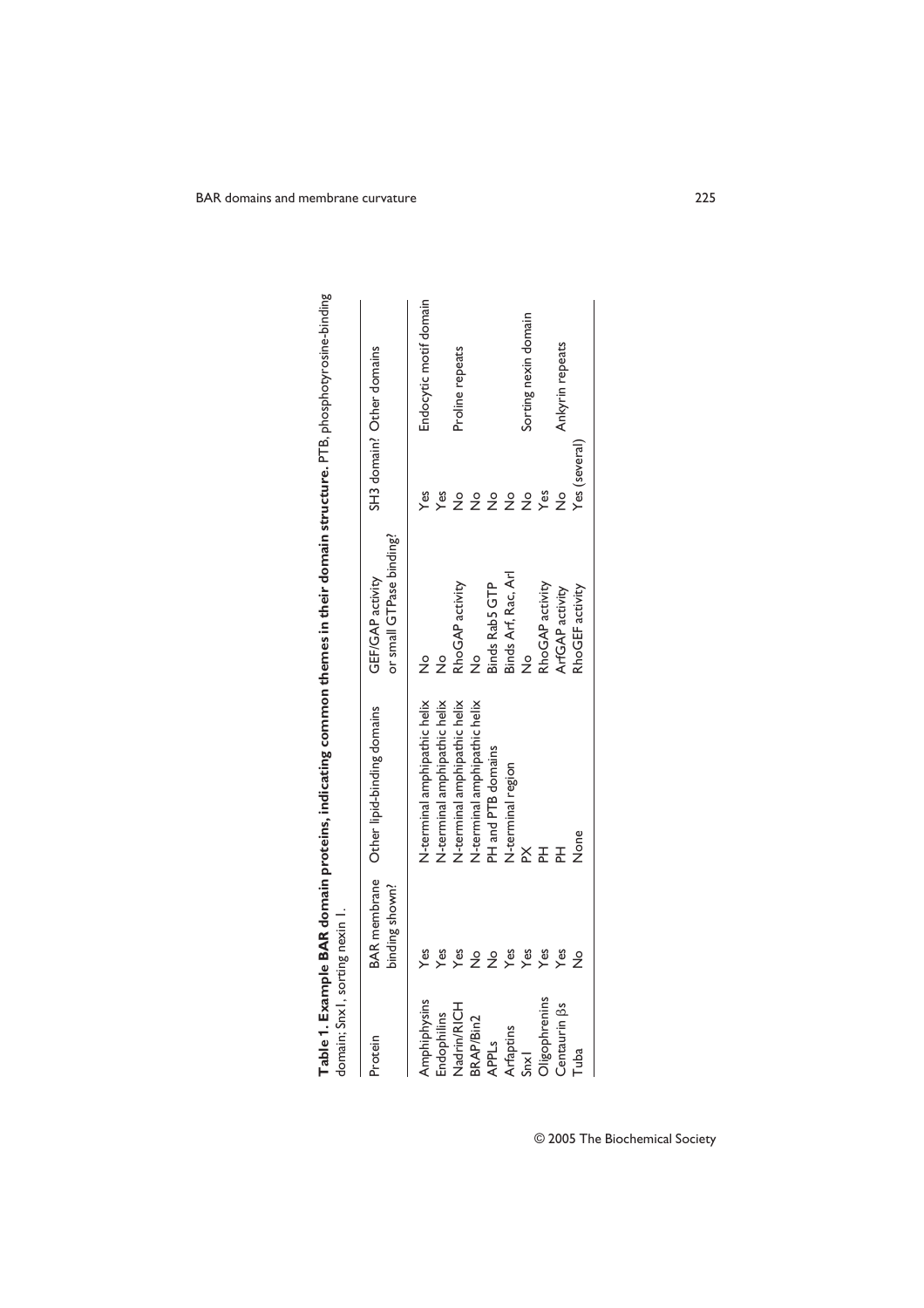

**Figure 1 Structure of amphiphysin BAR domain.** (**A**) Ribbon representation of the *Drosophila* amphiphysin BAR domain structure, which spans amino acids 25–240 (Protein Data Bank code 1URU). The banana shape is generated by dimerization and kinks in the  $\alpha$ -helices. The overall structure is the same as an arfaptin C-terminal fragment (Protein Data Bank code 1I4D), although these proteins are only weakly homologous at the sequence level. (**B**) Surface-charge representation of the BAR domain (red,  $-10$  kTe<sup>-1</sup>, blue +kTe<sup>-1</sup>) showing electrostatic equipotential surfaces in mesh at  $2 kTe^{-1}$  (+ blue, - red). The positively charged residues on the concave face are labelled. Kinks in  $\alpha$ -helices are indicated by arrows.

### **The amphipathic helix of N-BAR domains may lead to stabilization or driving of membrane curvature**

A frequent modification of BAR domains is an N-terminal sequence that is predicted to form an amphipathic helix (Figure 2), and, in all cases where this helix is found, these are called N-BAR domains [7]. In the case of amphiphysin, the N-terminal sequence was shown to form a helix on membrane binding [7]. This N-terminal amphipathic helix is important for the membrane interaction of amphiphysin, endophilin and RICH/nadrin [7,11,12]. The N-terminal amphipathic helix is also present in BRAP (breast-cancer-associated protein)/Bin2, one of the first BAR domains to be identified [13,14]. Based on our modelling of these sequences as  $\alpha$ -helices, we see that the polar face of the helix is largely positive (Figure 2A), which suggests an interaction with either a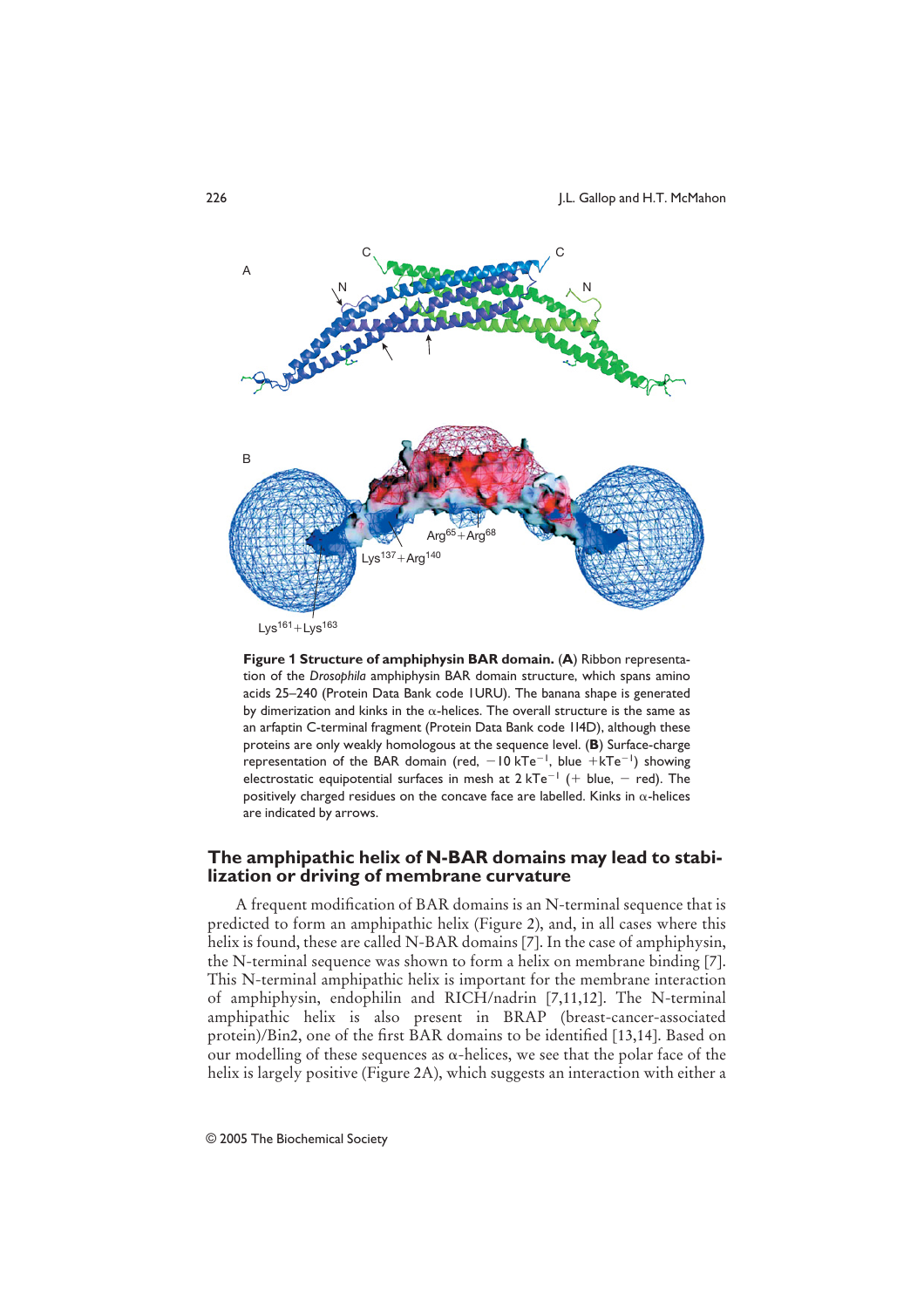



negative surface of another protein (potentially the convex face of the BAR domain) or with negatively charged lipid head-groups.

One explanation for the observed superior binding of N-BAR domains is the membrane insertion of the hydrophobic face of this helix in the hydrophobic phase of the membrane. Membrane insertion of the amphipathic helix could have a number of consequences. If the helix does insert into the bilayer, then it will increase the residency time of the domain on the membrane (as seen with epsin [15]), and this increased residency will allow formation of a more effective framework to drive or stabilize membrane-curvature changes. Insertion of an amphipathic helix also has the consequence of displacing lipids leading to the generation of local curvature (Figure 3A). With a high concentration of BAR proteins, helix insertion may contribute significantly to membrane curvature. If the helix inserts into the bilayer perpendicular to the BAR domain, then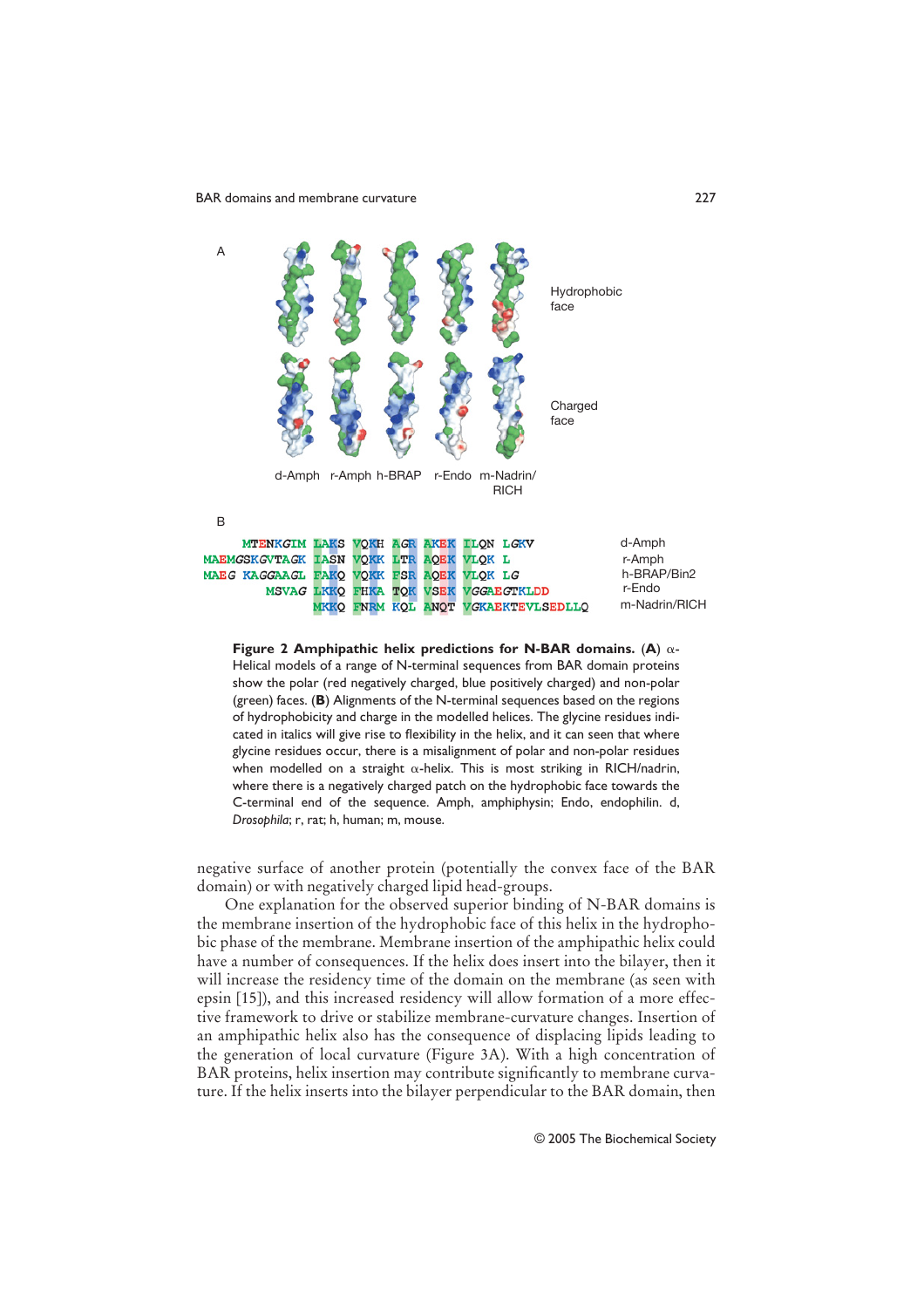

Using the N-terminal amphipathic helix for membrane insertion and bending

Using the N-terminal amphipathic helix for oligomerization



this will act to drive one-dimensional curvature, i.e. lipid tubules. If it inserts in parallel to the BAR domain, then the N-BAR domain will generate twodimensional curvature, i.e. lipid vesicles. In liposome tubulation experiments, there is often a fine transition between complete tubulation via an N-BAR domain and the formation of vesicles, and thus the generation of two-dimensional curvature has been observed.

An alternative model for the action of the N-terminal helix (which needs to be tested) may be to promote higher-order oligomerization on membranes by formation of a three or four-helix bundle which packs the hydrophobic residues in the centre, thus providing a better framework for driving tubulation (Figure 3B). Indeed, striations are sometimes observed on N-BAR domain tubules and cross-linking on liposomes gives rise to higher-order species [11,12]. Of course, these striations may simply be due to side-by-side packing of this bananashaped molecule, and this conformation will readily allow cross-linking.

For amphiphysin and endophilin, the amphipathic helix is not essential for *in vitro* liposome tubulation ([7], and J. L. Gallop, unpublished work). Even if it is tempting to assume that insertion of the amphipathic helix is solely respon-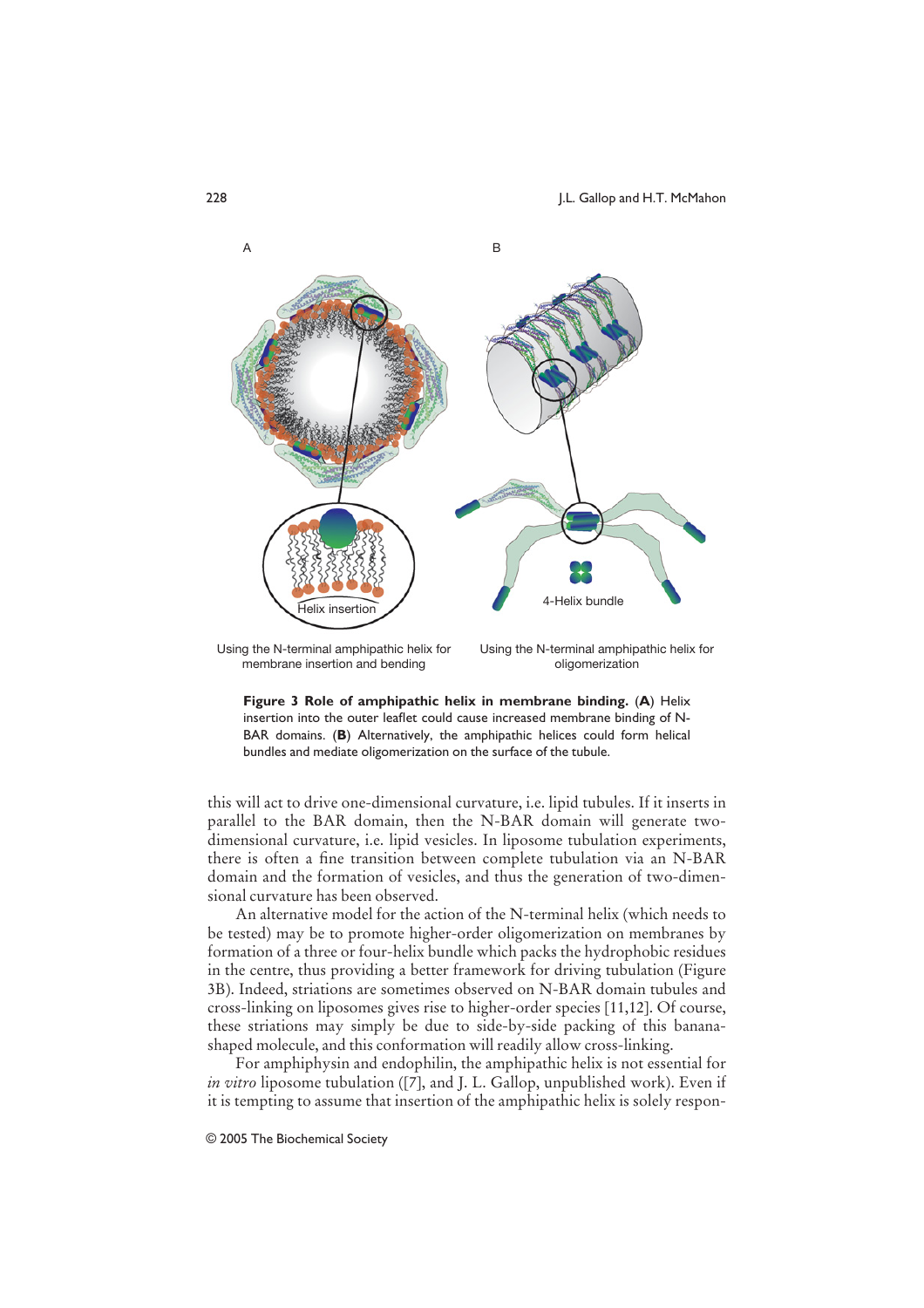sible for driving tubulation, mutation of a key hydrophobic residue, (Phe<sup>10</sup> in r-endophilin 1, Phe<sup>9</sup> in r-amphiphysin 1) and indeed deletion of the amphipathic helix still results in tubule formation at high protein concentrations, and, at lower concentrations, the proteins bind better to smaller liposomes. This suggests an amphipathic helix is an important alteration to the BAR domain that helps promote membrane curvature.

#### **Coincidence detection of membrane curvature and composition**

BAR domains are frequently found in combination with other lipid binding domains (see Table 1). These domains include PH (pleckstrin homology) domains (which bind phosphoinositides) and PX (phox) domains (which bind 3-phosphorylated phosphoinositides). This conjugation of the BAR domain to other domains with defined lipid specificity means that the protein not only selects a particular membrane compartment, but also selects areas of membrane curvature on that compartment. If both domains are required for membrane binding then the protein acts as a logical AND gate, or coincidence detector. This mechanism is used frequently in signalling pathways, where, for instance, localization and a binding partner are required for activation [16]. This gives rise to precise localization of binding partners and enzymic activities. Centaurin  $\beta$ 2 requires both functional BAR and PH domains in order to tubulate intracellular membranes in COS cells [7]. In the case of sorting nexin1, a BAR and a PX domain combination leads to the localization of the protein to tubular extensions on endosomes [17].

#### **BAR domains in creating or stabilizing membrane subdomains**

One of the most important functions of the BAR domain may well be in the generation of membrane subcompartments. One such subdomain is the Ttubule network in muscle, which is an extension of the plasma membrane into the muscle cell. This network is dependent on the presence of amphiphysin, and, in its absence, there is a defect in excitation–contraction coupling [3]. The tubular extension on endosomes also require the presence of another BAR protein, sorting nexin1, and failure to form this subdomain on the endosomes leads to defects in intracellular membrane trafficking [17].

#### **BAR domains as regulated recruiters of downstream effectors**

We have already referred to the probable increased dimerization potential of BAR domains on membranes. SH3 (Src homology 3) domains are found in many BAR domain proteins, and a BAR protein on a membrane will present two SH3 domains for interactions. This will favour the binding of dimeric SH3-binding proteins or monomeric proteins with multiple SH3-binding sites. Amphiphysin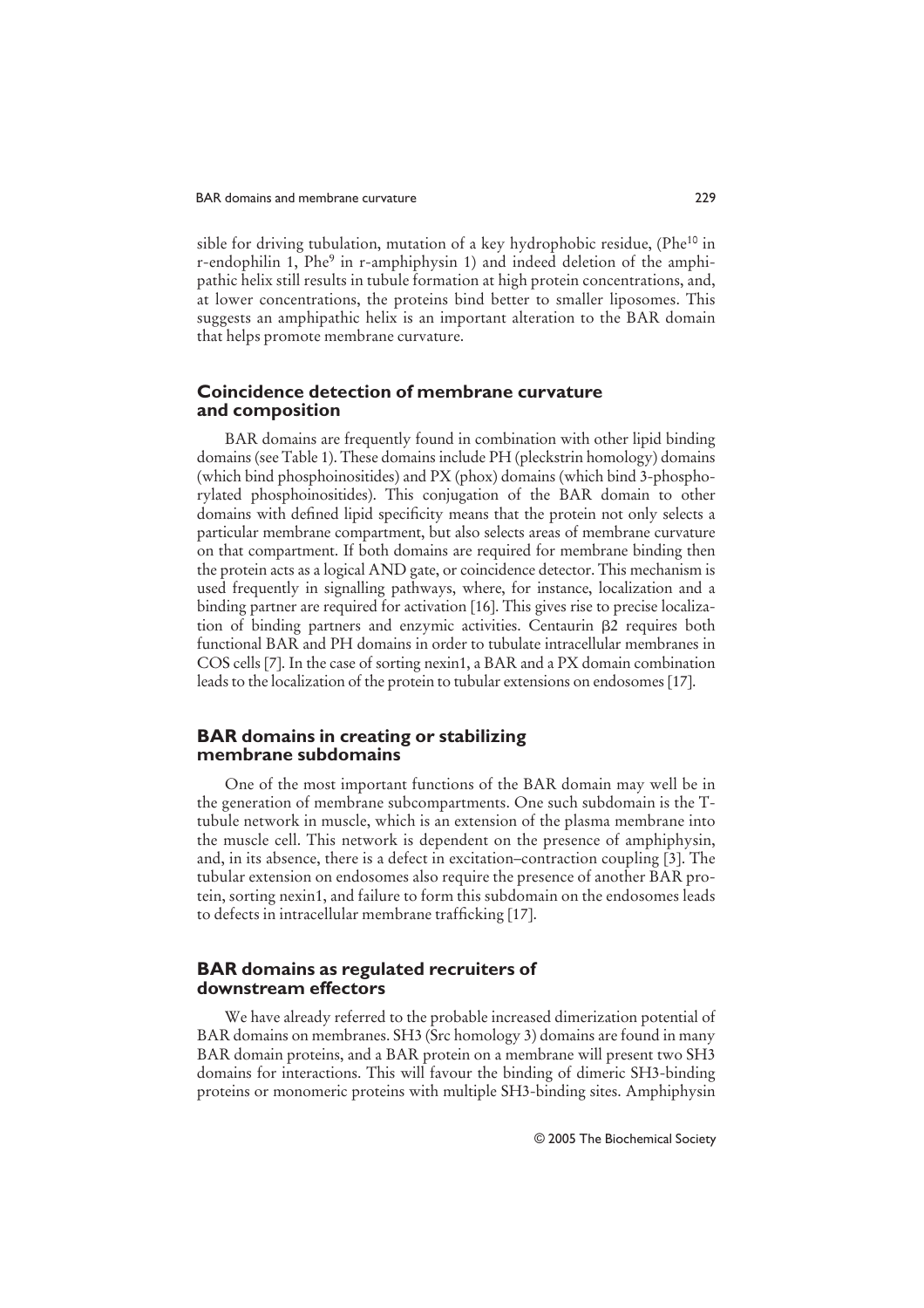and endophilin both have C-terminal SH3 domains that recruit the mechanochemical GTPase dynamin and the lipid phosphatase synaptojanin to sites of endocytosis. Dynamin is an oligomer and so will bind better to oligomeric BAR proteins, while synaptojanin is a monomer, but has multiple SH3-interaction sequences. SH3-domain interactions can be very weak (in the order of 1 mM), and thus the initial dimerization of the SH3 protein via the BAR domain–membrane interaction may be important for achieving the downstream effect mediated by the SH3 interaction.

#### **BAR domain proteins and small G-proteins**

A striking proportion of the BAR domain proteins so far identified either activate the hydrolysis or exchange of nucleotides on small G-proteins [GAP (GTPase-activating protein) and GEF (guanine nucleotide-exchange factor) activities]. This highlights that membrane-curvature sensing is coupled with enzymic activities, both directly, as with GAPs and GEFs, and indirectly, as in the case of synaptojanin bound to endophilin. The regulation of Rho GTPase activity is particularly interesting because of its role in the control of actin polymerization and cytoskeletal remodelling [18], which is associated with changes in membrane morphology. Knockdown of oligophrenin 1 (a BAR protein; see Table 1) in neurons leads to defects in dendrite spine formation [19]. We can hypothesize that the role of the BAR domain, in conjunction with the PH domain, is localization of the GAP activity to the correct membrane position, for instance where spines protrude from dendrites. Tuba [20], another BAR protein, has Rho GEF activity and multiple SH3 domains that bind dynamin, N-WASP (neural Wiskott–Aldrich syndrome protein) and other actin-regulating proteins. Tuba may therefore be a link between the membrane-curvature events that accompany dynamin-mediated fission and cortical actin rearrangements.

There are also two examples of BAR domains that bind small G-proteins directly, and, based on homology, there are likely to be more. Arfaptin binds to a variety of G-proteins, including Rac1 and Arf1 [21]. Rac binds to the membrane-binding surface, while Arf competes with this interaction, but might not bind to the same site. It is known that Arf promotes the interaction of many proteins with membranes, and thus the exact function of this G-protein in arfaptin membrane interaction will be an important paradigm to solve. APPL is also proposed to bind to Rab5 GTP via its  $BAR+PH$  domain [22]. The exact interaction mode has not been solved, but by analogy with arfaptin, it is likely to modulate BAR domain membrane binding.

#### **Conclusions**

Sensing membrane morphology via protein domains and using this to influence cellular processes is a novel concept in biology. We have presented some ideas of how this can work at a molecular level, but further experiments are needed to verify or disprove these ideas. Given the large number of proteins